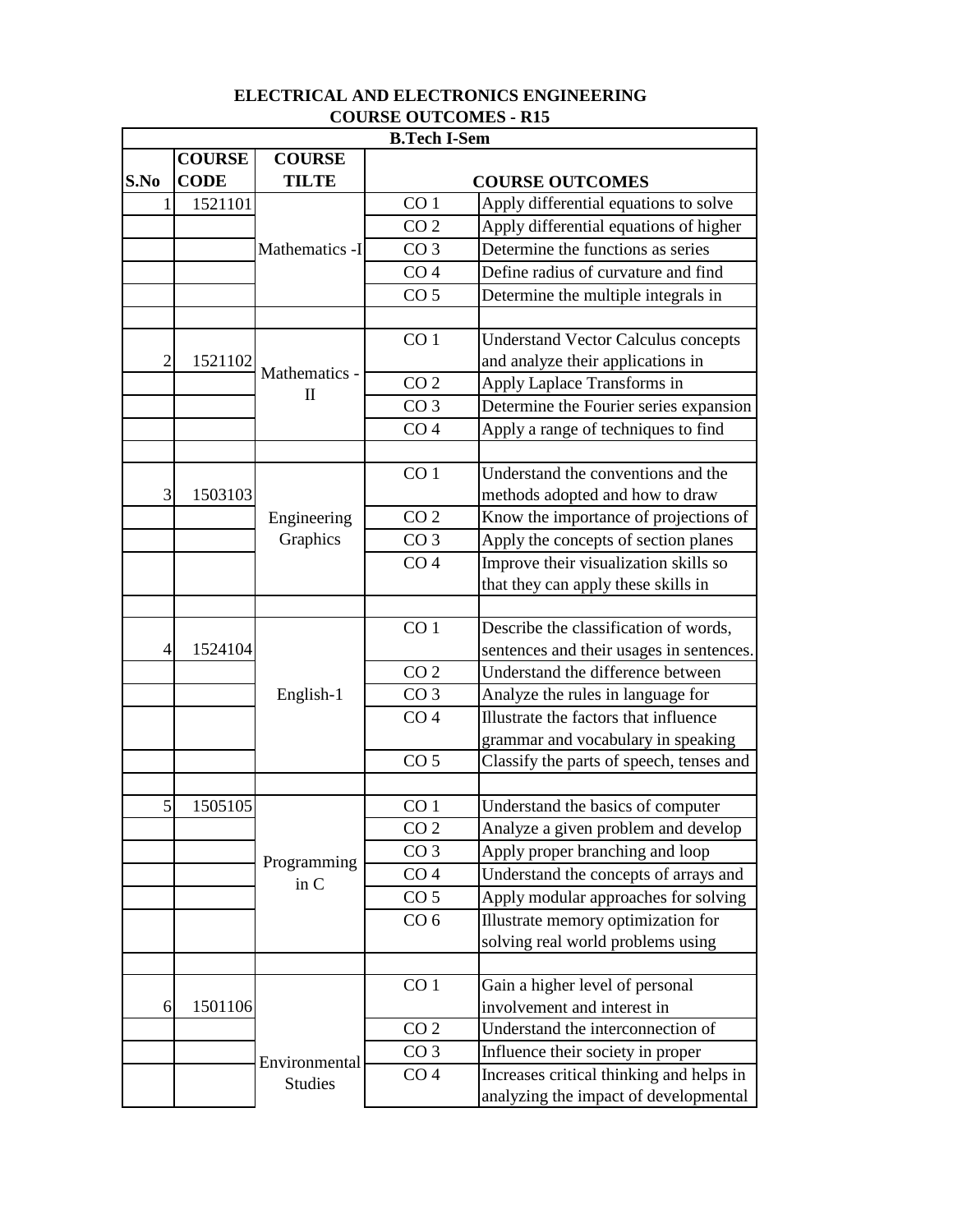|      |               |               | CO <sub>5</sub> | Learn the management of                    |
|------|---------------|---------------|-----------------|--------------------------------------------|
|      |               |               |                 | environmental hazards and disasters        |
|      |               |               |                 | and have a clear understanding on          |
|      |               |               |                 |                                            |
| 7    | 1505107       |               | CO <sub>1</sub> | Analyze given problem and develop an       |
|      |               | Programming   | CO <sub>2</sub> | Implement Code and debug programs          |
|      |               | in C Lab      | CO <sub>3</sub> | Choose proper C language constructs        |
|      |               |               | CO <sub>4</sub> | Organize and implement                     |
|      |               |               |                 |                                            |
|      |               |               | CO <sub>1</sub> | Understand the basic knowledge of          |
| 8    | 1599108       |               |                 | various tools and their use in different   |
|      |               |               | CO <sub>2</sub> | Design and model various basic             |
|      |               |               |                 | prototypes in the trade of fitting such as |
|      |               | Engineering   | CO <sub>3</sub> | Develop various basic prototypes in the    |
|      |               | Workshop      |                 | trade of tin smithy such as rectangular    |
|      |               |               | CO <sub>4</sub> | <b>Understand basic House Wiring</b>       |
|      |               |               |                 | techniques such as connecting one          |
|      |               |               | CO <sub>5</sub> | Understand various tools used in           |
|      |               |               |                 |                                            |
|      |               |               |                 | <b>B.Tech II-Sem</b>                       |
|      | <b>COURSE</b> | <b>COURSE</b> |                 |                                            |
| S.No | <b>CODE</b>   | <b>TILTE</b>  |                 | <b>COURSE OUTCOMES</b>                     |
|      |               |               | CO <sub>1</sub> | Define properties of crystals like the     |
|      |               |               |                 | presence of long-range order and           |
| 9    | 1522201       |               |                 | periodicity, structure determination       |
|      |               |               | CO <sub>2</sub> | Explain different realms of physics and    |
|      |               |               |                 | their applications in both scientific and  |
|      |               | Engineering   |                 | technological systems are achieved         |
|      |               | Physics       | CO <sub>3</sub> | Determine the classical estimates and      |
|      |               |               |                 | laboratory observations of physical        |
|      |               |               |                 | properties exhibited by materials would    |
|      |               |               | CO <sub>4</sub> | Classify superconducting materials and     |
|      |               |               |                 | nanomaterials along with their             |
|      |               |               |                 |                                            |
| 10   | 152102        |               | CO <sub>1</sub> | Apply the essential tool of matrices in    |
|      |               |               | CO <sub>2</sub> | Determine the roots of polynomial and      |
|      |               |               |                 | transcendental equations by different      |
|      |               | Mathematics - | CO <sub>3</sub> | Determine the finite differences and       |
|      |               | $\rm III$     | CO <sub>4</sub> | Apply different numerical methods to       |
|      |               |               |                 | find differentiation and integration of a  |
|      |               |               | CO <sub>5</sub> | Solve ordinary differential equations by   |
|      |               |               |                 | using different numerical techniques.      |
|      |               |               |                 |                                            |
|      |               |               |                 |                                            |
|      |               |               | CO <sub>1</sub> | Recall differences between hard and        |
| 11   |               |               |                 | soft water, disadvantages of using hard    |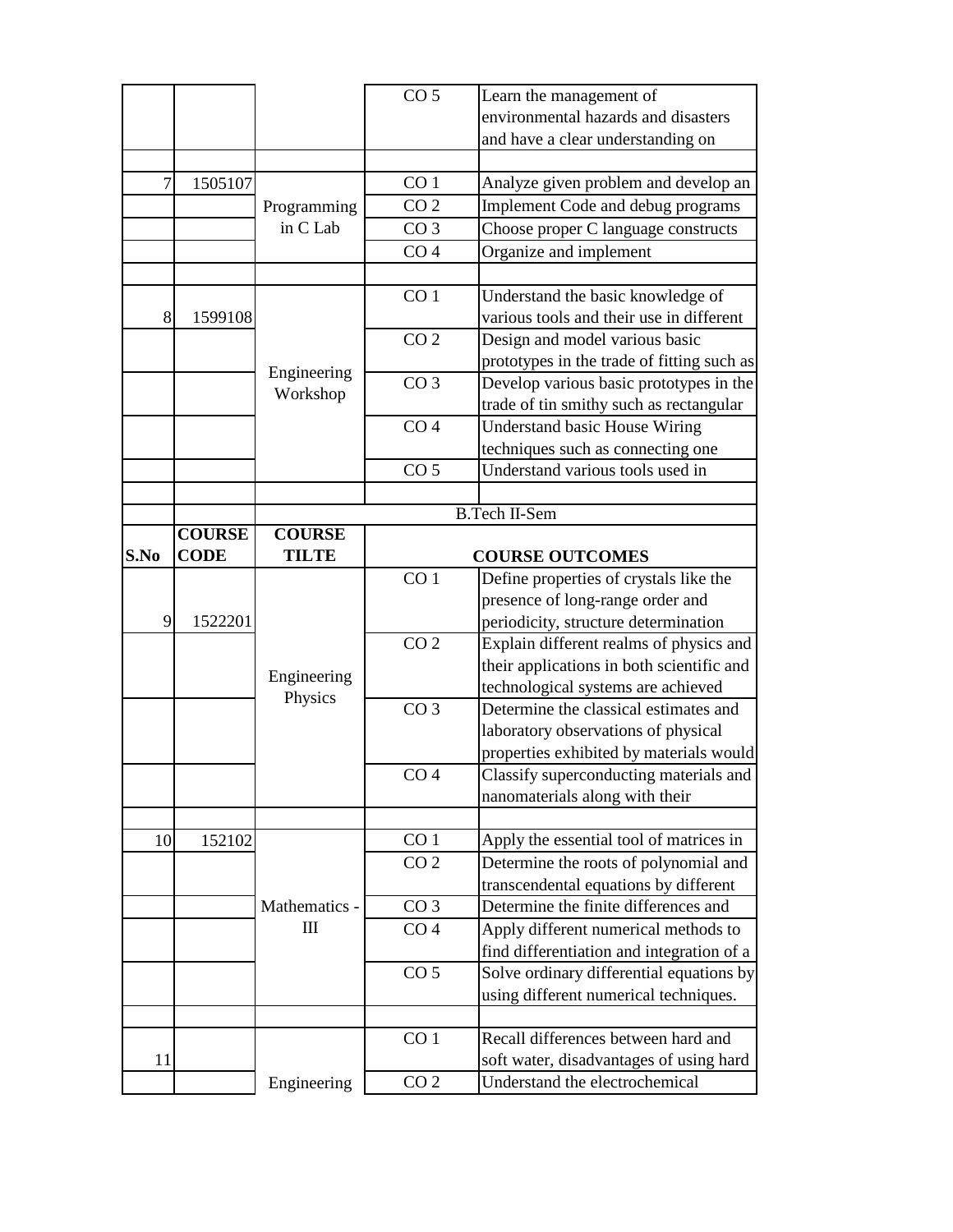|    |         | Chemistry               | CO <sub>3</sub> | Apply suitable methods for treatment     |
|----|---------|-------------------------|-----------------|------------------------------------------|
|    |         |                         |                 | of water, fuel analysis, lubricants and  |
|    |         |                         | CO <sub>4</sub> | Analyze the industrial based polymers,   |
|    |         |                         |                 |                                          |
|    |         |                         | CO <sub>1</sub> | Describe the classification of words,    |
| 12 | 1524204 |                         |                 | sentences and their usages in sentences. |
|    |         |                         | CO <sub>2</sub> | Understand the difference between        |
|    |         | English-2               | CO <sub>3</sub> | Analyze the rules in language for        |
|    |         |                         | CO <sub>4</sub> | Illustrate the factors that influence    |
|    |         |                         |                 | grammar and vocabulary in speaking       |
|    |         |                         | CO <sub>5</sub> | Classify the parts of speech, tenses and |
|    |         |                         |                 |                                          |
|    |         |                         | CO <sub>1</sub> | Understand the basic electrical circuit  |
| 13 | 1502205 |                         |                 | elements in both DC and AC circuits,     |
|    |         |                         | CO <sub>2</sub> | Apply kirchhoff's laws, network          |
|    |         | Electrical              |                 | reduction techniques, mesh & nodal       |
|    |         | Circuits                | CO <sub>3</sub> | Apply dot convention, tie-set & cut-set  |
|    |         |                         | CO <sub>4</sub> | Determine the RMS, Average values        |
|    |         |                         |                 | for different periodic waveforms,        |
|    |         |                         | CO <sub>5</sub> | Analyze series & parallel resonant       |
|    |         |                         |                 | circuits, response of RLC circuits for   |
|    |         |                         |                 |                                          |
|    |         |                         | CO <sub>1</sub> | Understand the moral issues and          |
|    |         |                         |                 | problems in engineering; find the        |
| 14 | 1525206 | Human Values            |                 | solution to those problems.              |
|    |         | and                     | CO <sub>2</sub> | Understand the need for professional     |
|    |         | Professional<br>Ethics  |                 | ethics, codes of ethics and roles,       |
|    |         |                         | CO <sub>3</sub> | Gain exposure to Environment Ethics      |
|    |         |                         |                 | & computer ethics; know their            |
|    |         |                         |                 |                                          |
|    |         |                         | CO <sub>1</sub> | Describe objects, places and persons.    |
|    |         |                         |                 |                                          |
| 15 | 1524207 | English<br>Language and |                 |                                          |
|    |         | Communicatio            | CO <sub>2</sub> | Understand the listening process and     |
|    |         | n Skills Lab            | CO <sub>3</sub> | Analyze phonetics with examples          |
|    |         |                         | CO <sub>4</sub> | Illustrate different modes of            |
|    |         |                         | CO <sub>5</sub> | <b>Classify LSRW skills</b>              |
|    |         |                         |                 |                                          |
|    |         |                         | CO <sub>1</sub> | Examine the concept of error and its     |
| 16 | 1599208 |                         |                 | analysis by using experimental skills    |
|    |         | Physics and             | CO <sub>2</sub> | Determine the quantity of water sample   |
|    |         | Chemistry Lab           |                 | by estimation of hardness of water,      |
|    |         |                         | CO <sub>3</sub> | Evaluate molecular/system properties     |
|    |         |                         |                 | such as PH, viscosity, conductance of    |
|    |         |                         |                 |                                          |
|    |         |                         |                 |                                          |
|    |         |                         |                 | <b>B.Tech III-Sem</b>                    |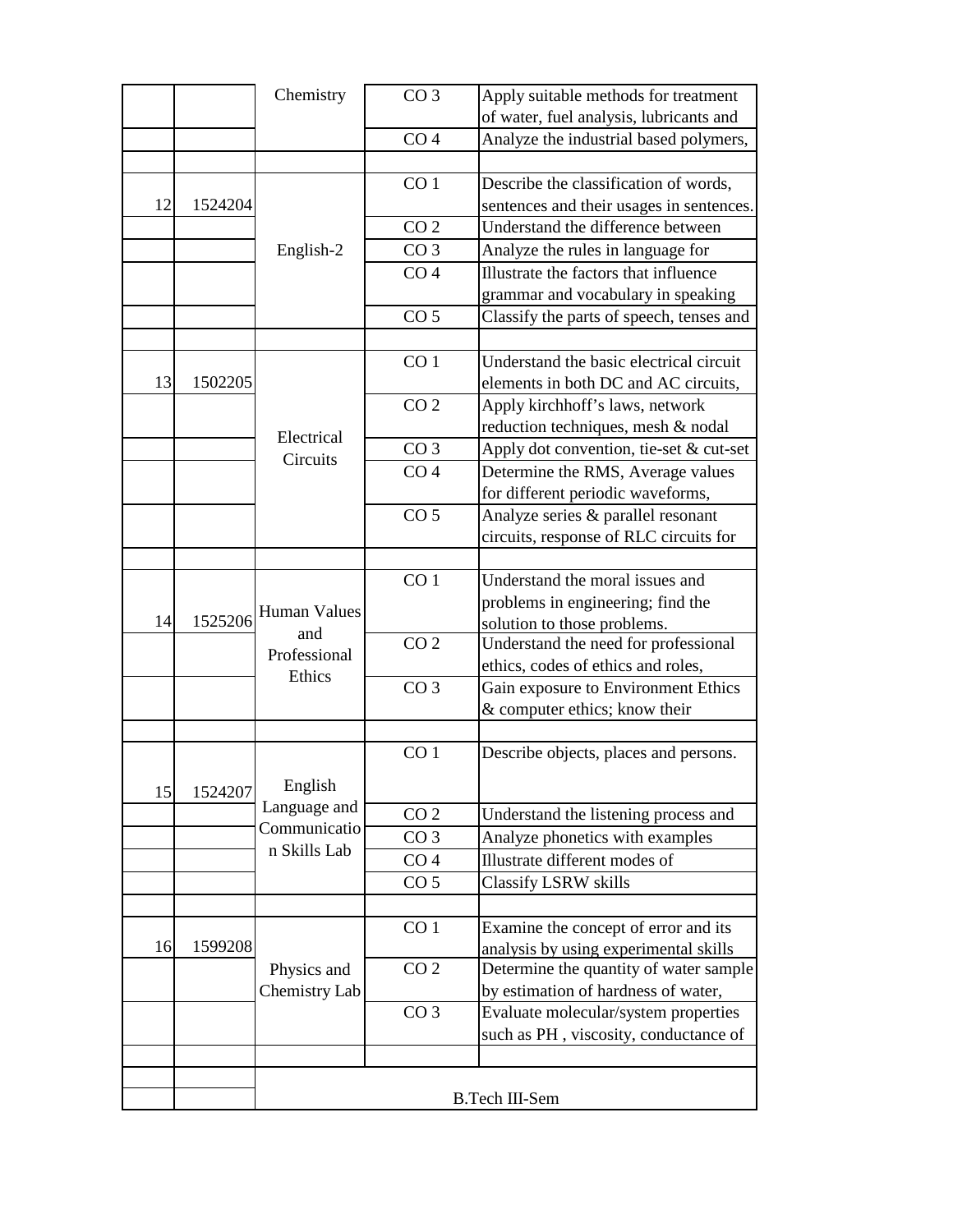|      | <b>COURSE</b> | <b>COURSE</b>  |                        |                                            |
|------|---------------|----------------|------------------------|--------------------------------------------|
| S.No | <b>CODE</b>   | <b>TILTE</b>   | <b>COURSE OUTCOMES</b> |                                            |
|      |               |                | CO <sub>1</sub>        | <b>Understand Vector Calculus concepts</b> |
| 17   | 1521301       |                |                        | and analyze their applications in          |
|      |               | Mathematics -  | CO <sub>2</sub>        | Apply Laplace Transforms in                |
|      |               | IV             | CO <sub>3</sub>        | Determine the Fourier series expansion     |
|      |               |                | CO <sub>4</sub>        | Apply a range of techniques to find        |
|      |               |                |                        |                                            |
|      |               |                | CO <sub>1</sub>        | Identify importance of various fluid       |
| 18   | 1511302       | Fluid          |                        | properties at rest and in transit          |
|      |               | Mechanics &    | CO <sub>2</sub>        | Apply general governing equations for      |
|      |               | Hydraulic      | CO <sub>3</sub>        | Understand the concept of boundary         |
|      |               | Machinery      | CO <sub>4</sub>        | Classify velocity and pressure profiles    |
|      |               |                | CO <sub>5</sub>        | Analyze the performance                    |
|      |               |                |                        |                                            |
| 19   | 1504303       |                | CO <sub>1</sub>        | Describe the operation of various          |
|      |               | Electronic     | CO <sub>2</sub>        | Analyze rectifiers with and without        |
|      |               | Devices &      | CO <sub>3</sub>        | Compare BJT and FET circuits under         |
|      |               | Circuits       | CO <sub>4</sub>        | Illustrate the Biasing of BJT and FET.     |
|      |               |                | CO <sub>5</sub>        | Use various special semiconductor          |
|      |               |                |                        |                                            |
|      |               |                | CO <sub>1</sub>        | Understand electric and magnetic fields    |
| 20   | 1502304       |                |                        | due to electric charges and Steady         |
|      |               |                | CO <sub>2</sub>        | Analyze the Maxwell's equations for        |
|      |               |                |                        | both time variant and invariant electric   |
|      |               | Electromagnet  | CO <sub>3</sub>        | Evaluate electric field and magnetic       |
|      |               | ic Fields      |                        | field by various laws such as              |
|      |               |                | CO <sub>4</sub>        | Determine potential, potential gradient,   |
|      |               |                |                        | electric dipole, current and current       |
|      |               |                | CO <sub>5</sub>        | Determine force, torque, self              |
|      |               |                |                        | inductance, statically and dynamically     |
|      |               |                |                        |                                            |
|      |               |                | CO <sub>1</sub>        | Understand the basic concepts of three     |
| 21   | 1502305       |                |                        | phase circuits, resonance, network         |
|      |               | <b>Network</b> | CO <sub>2</sub>        | Solve DC & AC circuits by using            |
|      |               | Theory         | CO <sub>3</sub>        | Analyse R-L, R-C and R-L-C circuits        |
|      |               |                | CO <sub>4</sub>        | Evaluate the voltage, Current and          |
|      |               |                | CO <sub>5</sub>        | Analyse two port circuit behaviour for     |
|      |               |                |                        |                                            |
| 22   | 1502306       |                | CO <sub>1</sub>        | Understand construction, operation of      |
|      |               | Electrical     | CO <sub>2</sub>        | Understand armature reaction and           |
|      |               | Machines - I   |                        | commutation, starting methods and          |
|      |               |                | CO <sub>3</sub>        | Analyze the characteristics of DC          |
|      |               |                | CO <sub>4</sub>        | Evaluate the performance of DC             |
|      |               |                |                        |                                            |
|      |               |                | CO <sub>1</sub>        | Understand solid foundation in fluid       |
| 23   | 1511307       | Fluid          |                        | flow principles                            |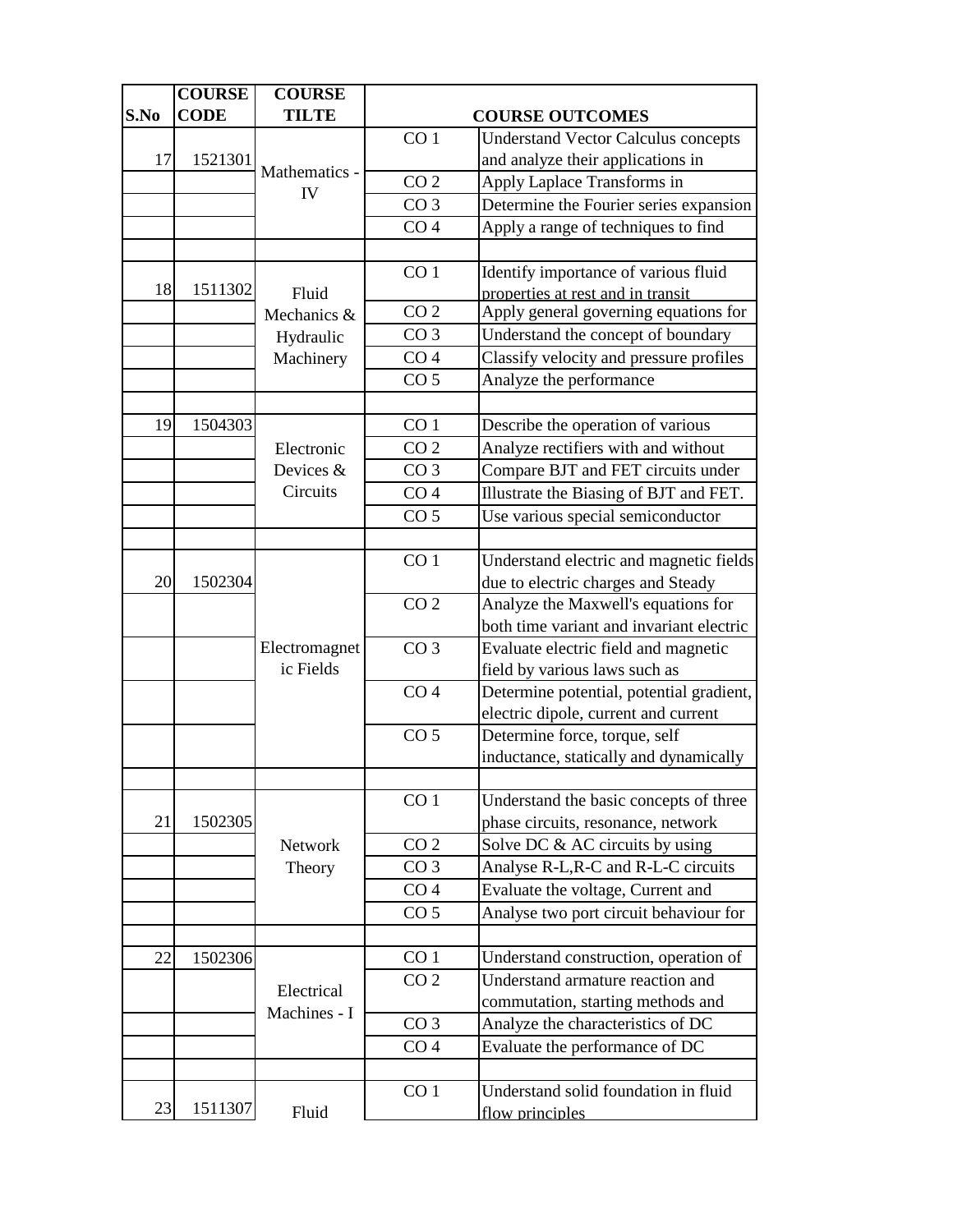|      |               | Mechanics &    | CO <sub>2</sub>      | Analyze performance analysis in        |
|------|---------------|----------------|----------------------|----------------------------------------|
|      |               | Hydraulic      | CO <sub>3</sub>      | Analyze a variety of practical fluid-  |
|      |               | Machinery      |                      | flow devices and utilize fluid         |
|      |               | Lab            | CO <sub>4</sub>      | Apply required flow rate and pressure  |
|      |               |                | CO <sub>5</sub>      | Choose the proper pump to optimize     |
|      |               |                |                      |                                        |
| 24   | 1502308       |                | CO <sub>1</sub>      | Apply theorems for DC and AC           |
|      |               | Electrical     | CO <sub>2</sub>      | Obtain two-port network parameters     |
|      |               | Circuits and   | CO <sub>3</sub>      | Design the electrical circuits using   |
|      |               | Simulation     | CO <sub>4</sub>      | Analyze RL, RC and RLC circuits        |
|      |               | Lab            | CO <sub>5</sub>      | Measure active and reactive power for  |
|      |               |                |                      | 3 phase balanced and unbalanced        |
|      |               |                |                      |                                        |
|      |               |                | <b>B.Tech IV-Sem</b> |                                        |
|      | <b>COURSE</b> | <b>COURSE</b>  |                      |                                        |
| S.No | <b>CODE</b>   | <b>TILTE</b>   |                      | <b>COURSE OUTCOMES</b>                 |
| 25   | 1514401       |                | CO <sub>1</sub>      | Apply the $h$ – parameter model to     |
|      |               | Analog         | CO <sub>2</sub>      | Design negative feedback amplifier     |
|      |               | Electronic     | CO <sub>3</sub>      | Analyze various multistage amplifiers  |
|      |               | Circuits       | CO <sub>4</sub>      | Analyze power amplifier circuits       |
|      |               |                | CO <sub>5</sub>      | Design multivibrator circuits with     |
|      |               |                |                      |                                        |
| 26   | 1504402       |                | CO <sub>1</sub>      | Understand the usage of number         |
|      |               | Switching      | CO <sub>2</sub>      | Understand the postulates, theorems    |
|      |               | Theory $&$     | CO <sub>3</sub>      | Correlate the Boolean expression and   |
|      |               | Logic Design   | CO <sub>4</sub>      | Design Combinational & sequential      |
|      |               |                | CO <sub>5</sub>      | Solve Switching functions using        |
|      |               |                |                      |                                        |
|      |               |                | CO <sub>1</sub>      | Understand layout of various power     |
| 27   | 1502403       |                |                      | plants and their operation, combined   |
|      |               | Generation of  | CO <sub>2</sub>      | Understand different types of turbines |
|      |               | Electrical     | CO <sub>3</sub>      | Understand the basic concept of Solar  |
|      |               | Power          |                      | and wind energy generation and their   |
|      |               |                | CO <sub>4</sub>      | Understand the basic concept of        |
|      |               |                |                      | Biogas, Ocean energy generation and    |
|      |               |                |                      |                                        |
|      |               |                | CO <sub>1</sub>      | Classify the types of instruments and  |
| 28   | 1502404       |                |                      | bridges.                               |
|      |               | Electrical and | CO <sub>2</sub>      | Choose suitable instrument to measure  |
|      |               | Electronics    |                      | Voltage, Current, Power, Energy and    |
|      |               | Measurements   | CO <sub>3</sub>      | Determine circuit parameters using     |
|      |               |                | CO <sub>4</sub>      | Measure Phase angle errors from CT's   |
|      |               |                |                      | and PT's, magnitude and frequency      |
|      |               |                |                      |                                        |
|      |               |                | CO <sub>1</sub>      | Understand working principle,          |
| 29   | 1502405       |                |                      | constructional details of transformer  |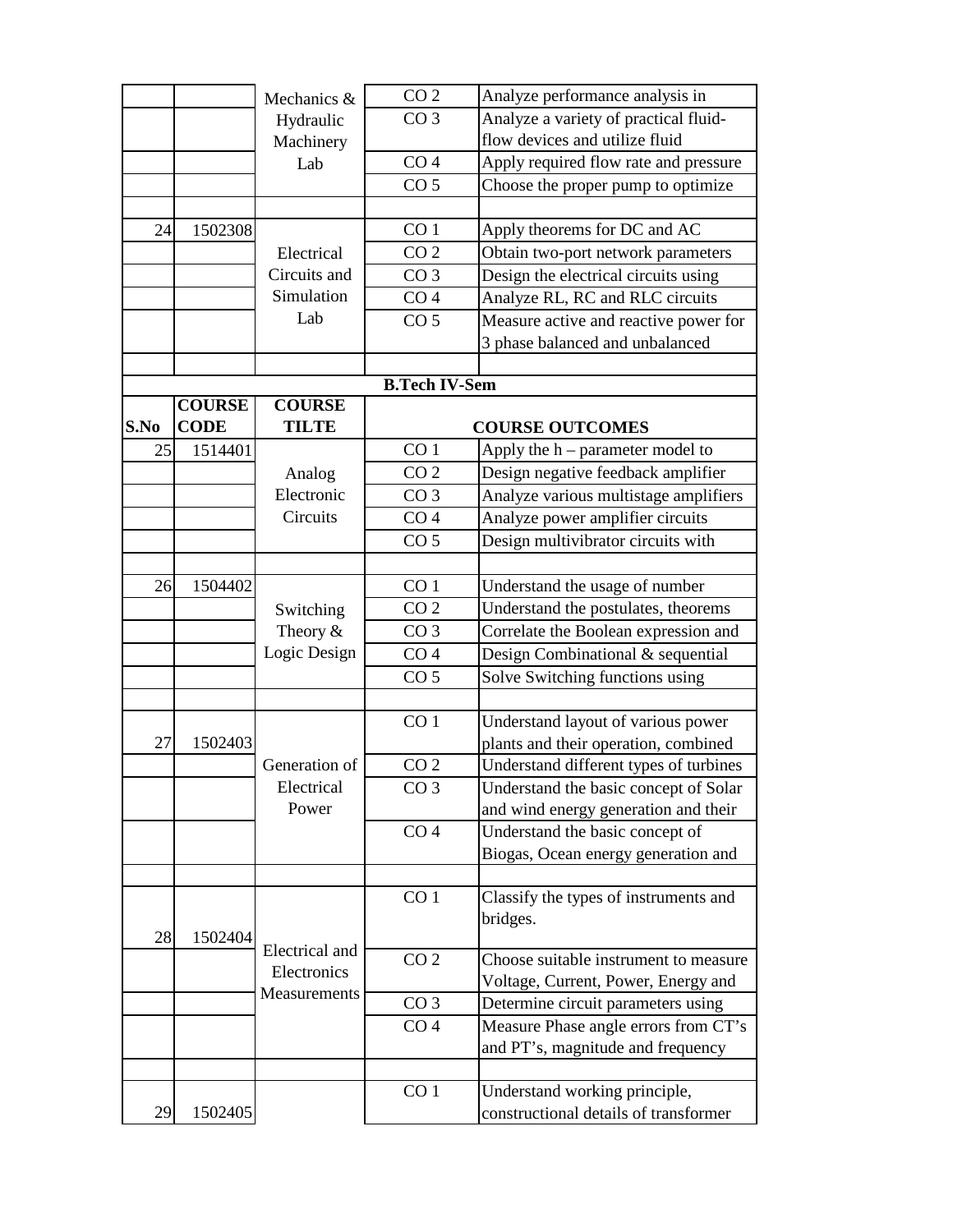|      |               |                             | CO <sub>2</sub>     | Analyse the characteristics, equivalent                                      |
|------|---------------|-----------------------------|---------------------|------------------------------------------------------------------------------|
|      |               |                             |                     | circuit, phasor diagrams of transformer                                      |
|      |               | Electrical<br>Machines - II | CO <sub>3</sub>     | Choose different types of connections                                        |
|      |               |                             | CO <sub>4</sub>     | Evaluate the performance of                                                  |
|      |               |                             |                     | transformer and induction motor by                                           |
|      |               |                             | CO <sub>5</sub>     | Explain starting and speed control                                           |
|      |               |                             |                     | methods for squirrel and slip ring                                           |
|      |               |                             |                     |                                                                              |
|      |               |                             | CO <sub>1</sub>     | Understand the economic aspects of                                           |
| 30   | 1502406       |                             |                     | generating systems and its load                                              |
|      |               |                             | CO <sub>2</sub>     | Understand the construction and types                                        |
|      |               |                             |                     | of cables used for underground, types                                        |
|      |               | Power                       |                     | of primary and secondary distribution                                        |
|      |               | Systems - I                 | CO <sub>3</sub>     | Analyse the mechanical design aspects                                        |
|      |               |                             | CO <sub>4</sub>     | Evaluate resistance, GMD, GMR,                                               |
|      |               |                             |                     | inductance and capacitance of                                                |
|      |               |                             | CO <sub>5</sub>     | Determine the cost of electrical energy,                                     |
|      |               |                             |                     | tariff charges on consumers, voltage                                         |
|      |               |                             |                     |                                                                              |
|      |               |                             | CO <sub>1</sub>     | Analyze the V-I Characteristics of                                           |
|      |               | Electronic                  |                     | various diodes.                                                              |
| 31   | 1514407       | Devices &                   |                     |                                                                              |
|      |               | Circuits Lab                | CO <sub>2</sub>     | Analyze Input and Output                                                     |
|      |               |                             | CO <sub>3</sub>     | Analyze the load characteristics of                                          |
|      |               |                             |                     |                                                                              |
| 32   | 1502408       | Electrical                  | CO <sub>1</sub>     | Analyze performance characteristics of                                       |
|      |               | Machines - I                | CO <sub>2</sub>     | Evaluate speed, torque and efficiency                                        |
|      |               | Lab                         | CO <sub>3</sub>     | Distinguish various tests between DC                                         |
|      |               |                             |                     |                                                                              |
|      |               |                             | <b>B.Tech V-Sem</b> |                                                                              |
|      | <b>COURSE</b> | <b>COURSE</b>               |                     |                                                                              |
| S.No | <b>CODE</b>   | <b>TILTE</b>                |                     | <b>COURSE OUTCOMES</b>                                                       |
|      |               |                             | CO <sub>1</sub>     | Acquire knowledge in principles and                                          |
| 33   | 1525501       |                             |                     | concepts of Managerial Economics and                                         |
|      |               | Managerial                  | CO <sub>2</sub>     | Understand the Economic theories i.e.,                                       |
|      |               | Economics                   |                     | Demand, Production, Cost, Markets                                            |
|      |               | and Financial               | CO <sub>3</sub>     | Describe different types of Markets and                                      |
|      |               | Analysis                    |                     | competition, forms of organization and                                       |
|      |               |                             | CO <sub>4</sub>     | Examine the profitability of various                                         |
|      |               |                             | CO <sub>5</sub>     | Utilize tools and techniques to analyze                                      |
|      |               |                             |                     | and interpret the key parameters of                                          |
|      |               |                             | CO <sub>1</sub>     |                                                                              |
|      |               |                             |                     | Understand the basic concepts of                                             |
| 34   | 1502502       |                             | CO <sub>2</sub>     | modelling of physical systems time and<br>Analysis the response of first and |
|      |               | Control                     |                     |                                                                              |
|      |               | <b>Systems</b>              |                     | second order systems in time and                                             |
|      |               |                             | CO <sub>3</sub>     | Analyse the stability of the system in                                       |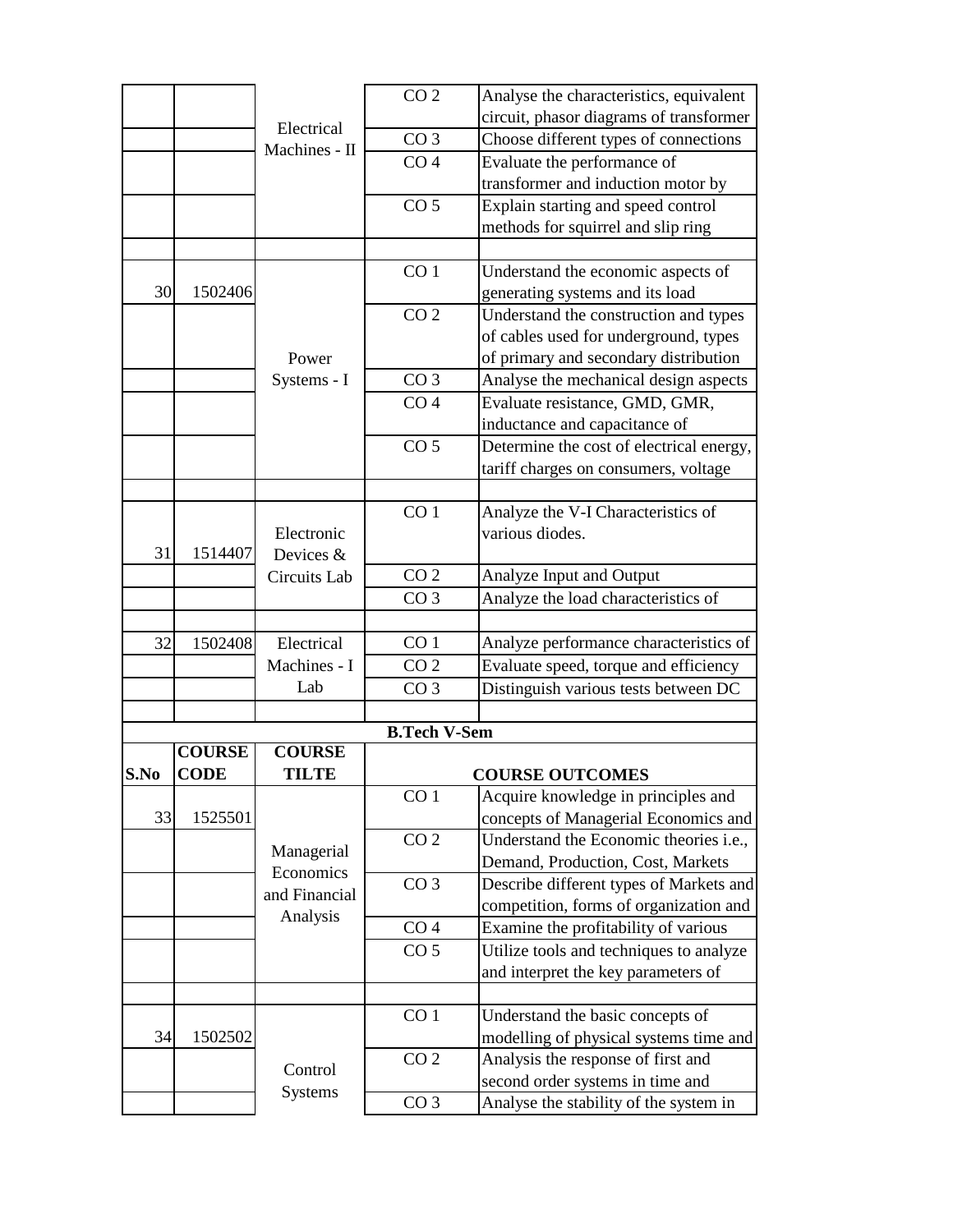|    |         |                      |                 | Design a suitable compensator for the    |
|----|---------|----------------------|-----------------|------------------------------------------|
|    |         |                      | CO <sub>4</sub> | stability improvement of the system in   |
|    |         |                      |                 |                                          |
| 35 | 1502503 |                      | CO <sub>1</sub> | Define the characteristics of SCR, turn  |
|    |         |                      | CO <sub>2</sub> | Illustrate the control schemes of AC-    |
|    |         |                      |                 | DC, DC-AC , AC -AC and DC-DC             |
|    |         | Power<br>Electronics | CO <sub>3</sub> | Apply the concepts of controlled         |
|    |         |                      | CO <sub>4</sub> | Analyse the voltage control strategies   |
|    |         |                      | CO <sub>5</sub> | Compare the various pulse width          |
|    |         |                      |                 | modulations and harmonic mitigation      |
|    |         |                      |                 |                                          |
| 36 | 1502504 |                      | CO <sub>1</sub> | Understand system modelling              |
|    |         |                      | CO <sub>2</sub> | Classify the transmission lines, faults  |
|    |         | Power                | CO <sub>3</sub> | Evaluate the performance of line         |
|    |         | Systems - II         |                 | reactance diagram and fault currents of  |
|    |         |                      | CO <sub>4</sub> | Categorise earthing methods              |
|    |         |                      |                 |                                          |
|    |         |                      | CO <sub>1</sub> | Understand the Construction and          |
| 37 | 1502505 |                      |                 | <b>Operation of Synchronous Machines</b> |
|    |         |                      | CO <sub>2</sub> | <b>Construct the Power Angle</b>         |
|    |         | Electrical           |                 | Characteristics and V and Inverted V     |
|    |         | Machines - III       | CO <sub>3</sub> | Analyze various Voltage Regulation       |
|    |         |                      |                 | Methods, Synchronization Methods,        |
|    |         |                      | CO <sub>4</sub> | Determine Load Sharing,                  |
|    |         |                      |                 | Synchronizing Power and Torque Of        |
|    |         |                      |                 |                                          |
|    |         |                      | CO <sub>1</sub> | Interpret, represent and process         |
| 38 | 1514206 | Digital Signal       |                 | discrete/digital signals and systems     |
|    |         | Processing           | CO <sub>2</sub> | Understand discrete and fast fourier     |
|    |         | (CBCC-I)             | CO              | Apply Z-transforms in digital system     |
|    |         |                      | CO <sub>4</sub> | Design FIR and IIR Digital Filter for    |
|    |         |                      |                 |                                          |
| 39 | 1514507 |                      | CO <sub>1</sub> | Identify the various signals and         |
|    |         | <b>SIGNALS</b>       | CO <sub>2</sub> | operations on signals.                   |
|    |         | <b>AND</b>           |                 | Describe the spectral characteristics of |
|    |         | <b>SYSTEMS</b>       | CO <sub>3</sub> | Illustrate signal sampling and its       |
|    |         | $(CBCC-I)$           | CO <sub>4</sub> | Apply convolution and correlation in     |
|    |         |                      | CO <sub>5</sub> | Analyze continuous and discrete time     |
|    |         |                      |                 |                                          |
|    |         |                      | CO <sub>1</sub> | Describe the differences between the     |
| 40 | 1514508 | Embedded             |                 | general computing system and the         |
|    |         | <b>Systems</b>       | CO <sub>2</sub> | Illustrate the basic programming         |
|    |         | $(CBCC-I)$           | CO <sub>3</sub> | Design real time embedded systems        |
|    |         |                      | CO <sub>4</sub> | Apply program modeling and               |
|    |         |                      |                 |                                          |
| 41 | 1502509 | Electrical           | CO <sub>1</sub> | Compare and calibrate various            |
|    |         |                      |                 | measuring Instruments                    |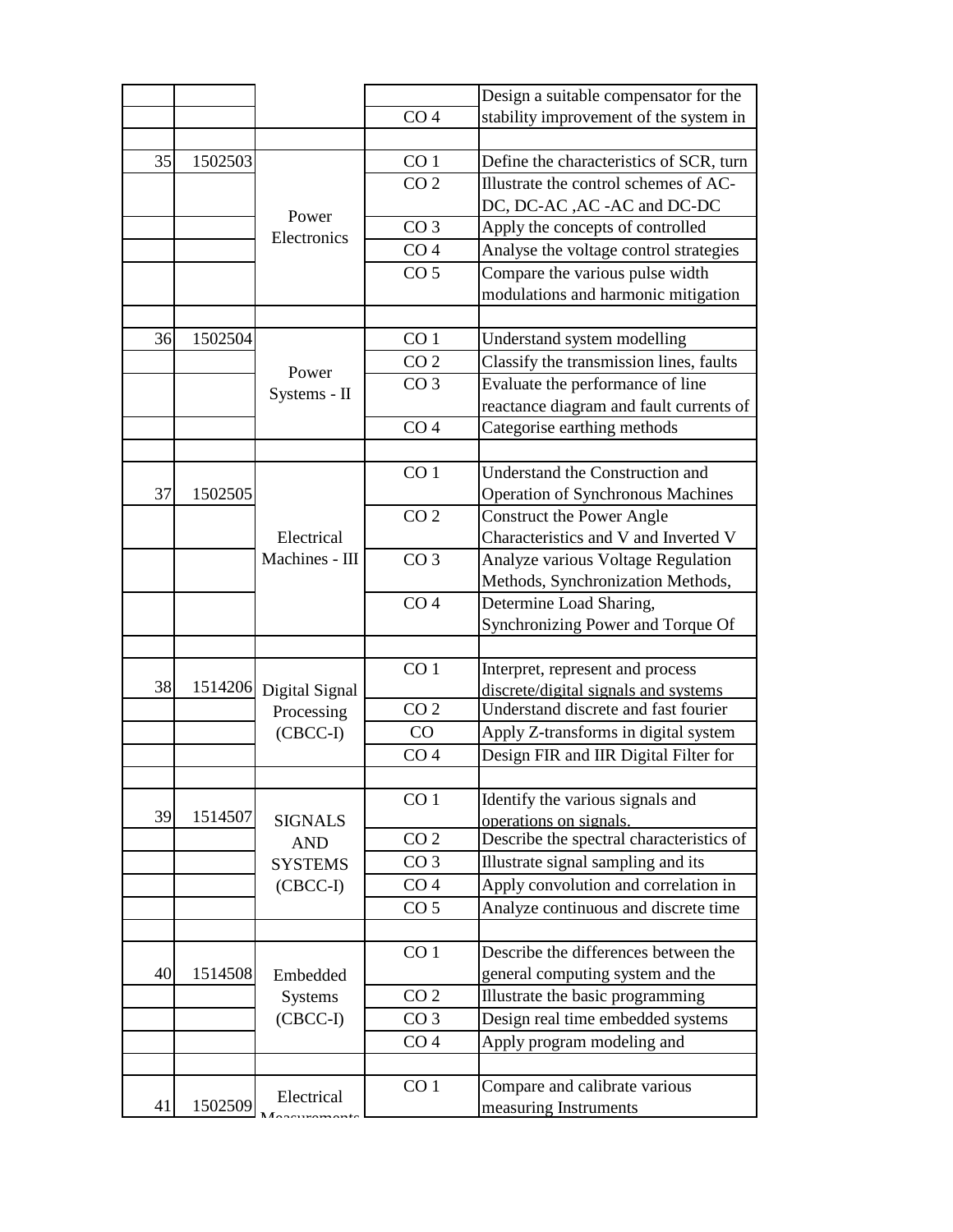|      |               | <i>vieasurements</i> | CO <sub>2</sub>      | Identify balanced conditions among        |
|------|---------------|----------------------|----------------------|-------------------------------------------|
|      |               | Lab                  | CO <sub>3</sub>      | Measure the percentage errors among       |
|      |               |                      |                      |                                           |
| 42   | 1502510       |                      | CO <sub>1</sub>      | Identify parts of transformers and AC     |
|      |               | Electrical           | CO <sub>2</sub>      | Determine the performance of              |
|      |               | Machines $-$ II      | CO <sub>3</sub>      | Choose the apparatus in experimental      |
|      |               | Lab                  |                      | circuit based on loading and rating of    |
|      |               |                      | <b>B.Tech VI-Sem</b> |                                           |
|      | <b>COURSE</b> | <b>COURSE</b>        |                      |                                           |
| S.No | <b>CODE</b>   | <b>TILTE</b>         |                      | <b>COURSE OUTCOMES</b>                    |
|      |               |                      | CO <sub>1</sub>      | Understand the DC and AC                  |
| 43   | 1514601       |                      |                      | characteristics of operational amplifiers |
|      |               |                      | CO <sub>2</sub>      | Understand CMOS, Bipolar logic            |
|      |               |                      |                      | families and fundamentals of VHDL         |
|      |               | Linear and           | CO <sub>4</sub>      | Analyze various waveforms using OP-       |
|      |               | Digital IC           | CO <sub>5</sub>      | Apply the concepts of VHDL for            |
|      |               | Applications         | CO <sub>6</sub>      | Apply OP-AMPs in various IC               |
|      |               |                      |                      |                                           |
|      |               |                      | CO <sub>1</sub>      | Define various components and list out    |
| 44   | 1514602       |                      |                      | various features of microprocessors       |
|      |               |                      | CO <sub>2</sub>      | Describe the internal block diagram of    |
|      |               | Microprocesso        |                      | microprocessors and peripherals,          |
|      |               | rs &                 | CO <sub>3</sub>      | Develop algorithm and assembly            |
|      |               | Microcontrolle       | CO <sub>4</sub>      |                                           |
|      |               | rs                   |                      | Apply an appropriate algorithm,           |
| 45   | 1502603       |                      | CO <sub>1</sub>      | Understand block diagram and              |
|      |               |                      | CO <sub>2</sub>      | Analyze single and multi quadrant         |
|      |               |                      |                      | operation of DC drives and their speed    |
|      |               |                      | CO <sub>3</sub>      | Analyze the operation of stator and       |
|      |               |                      |                      |                                           |
|      |               |                      | CO <sub>4</sub>      | rotor side speed control methods of       |
|      |               | Power                |                      | Analyze the operation of synchronous      |
|      |               | Semiconductor        | CO <sub>5</sub>      | Understand energy conservation in         |
|      |               | Drives               |                      | electrical drives with the usage of       |
|      |               |                      |                      |                                           |
|      |               |                      | CO <sub>1</sub>      | Understand the network matrices, types    |
| 46   | 1502604       |                      |                      | of buses, basic stability concepts and    |
|      |               |                      | CO <sub>2</sub>      | Analyze the stability of the power        |
|      |               |                      | CO <sub>3</sub>      | Analyze system transients, travelling of  |
|      |               | Power                |                      | surges, termination of lines under        |
|      |               | Systems - III        | CO <sub>4</sub>      | Evaluate Y and Z bus, load flow           |
|      |               |                      |                      |                                           |
|      |               |                      | CO <sub>1</sub>      | Understand optimal operation and unit     |
| 47   | 1502605       |                      |                      | commitment of thermal unit,               |
|      |               |                      | CO <sub>2</sub>      | Analyze economic operation criteria       |
|      |               |                      |                      | and unit commitment of thermal unit,      |
|      |               | Power System         | CO <sub>3</sub>      | Analyze load frequency control            |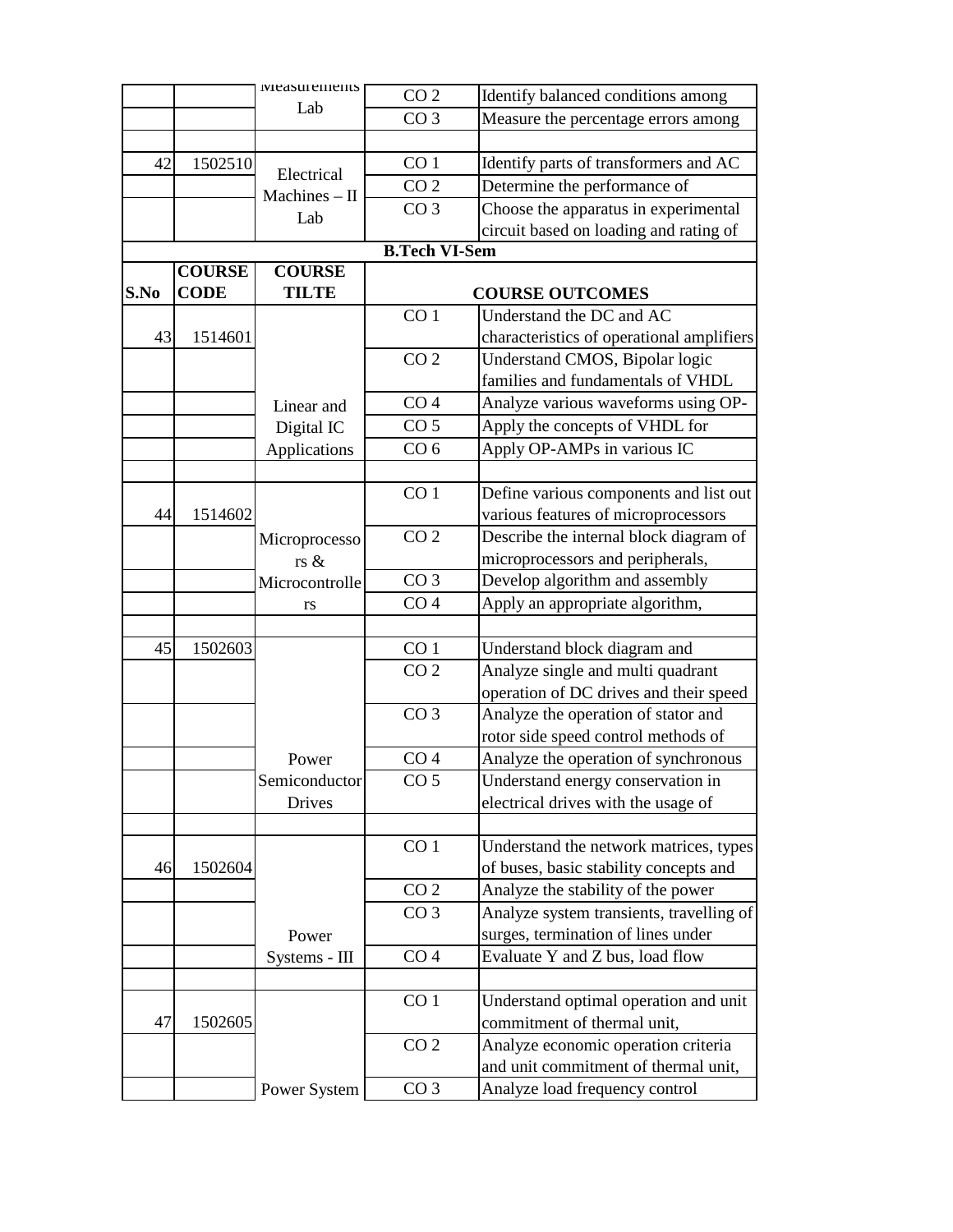| CO <sub>4</sub><br>Operation and                                            | Design suitable controllers to improve |
|-----------------------------------------------------------------------------|----------------------------------------|
| Control<br>LFC dynamics in single and two area                              |                                        |
|                                                                             |                                        |
| 48<br>CO <sub>1</sub><br>Understand the types of errors occuring<br>1514606 |                                        |
| CO <sub>2</sub><br>Differentiate types of data transmission                 |                                        |
| Apply digital techniques to measure<br>CO <sub>3</sub><br>Instrumentatio    |                                        |
| Choose suitable transducers for<br>CO <sub>4</sub><br>$n$ (CBCC - II)       |                                        |
|                                                                             |                                        |
| CO <sub>1</sub><br>Understand architecture and approach                     |                                        |
| to Artificial intelligence                                                  |                                        |
|                                                                             |                                        |
| 49<br>1502607                                                               |                                        |
| CO <sub>2</sub><br>Understand the fundamental theory and                    |                                        |
| concepts of neural networks, Identify<br>Soft                               |                                        |
| CO <sub>3</sub><br>Understand the concepts of fuzzy sets,<br>Computing      |                                        |
| knowledge representation using fuzzy<br>Techniques                          |                                        |
| CO <sub>4</sub><br>Apply neural networks and fuzzy<br>$(CBCC - II)$         |                                        |
|                                                                             |                                        |
| CO <sub>1</sub><br>Understand the different methods of                      |                                        |
| optimization and be able to suggest a                                       |                                        |
| 50<br>1513608<br>technique for a specific problem.                          |                                        |
| CO <sub>2</sub><br>Understand how optimization can be<br>OptimizationT      |                                        |
| used to solve industrial problems of<br>echniques                           |                                        |
| $(CBCC - II)$<br>Apply knowledge of optimization to<br>CO <sub>3</sub>      |                                        |
|                                                                             |                                        |
| CO <sub>1</sub><br>Describe Speaking and listening skills                   |                                        |
|                                                                             |                                        |
| 51<br>1524609<br>Advanced                                                   |                                        |
| CO <sub>2</sub><br>Understand various kinds of reports<br>English           |                                        |
| Analyze behavioural skills<br>CO <sub>3</sub><br>Communicatio               |                                        |
| Illustrate various employability skills<br>CO <sub>4</sub><br>n Skills Lab  |                                        |
| CO <sub>5</sub><br>Classify the verbal and non-verbal<br>(Audit Course)     |                                        |
|                                                                             |                                        |
| CO <sub>1</sub><br>Understand the characteristics of                        |                                        |
| 52<br>1502610<br>MOSFET and IGBT, forced                                    |                                        |
| CO <sub>2</sub><br>Analyze the output voltage                               |                                        |
| performance of single phase half and<br>Power                               |                                        |
| CO <sub>3</sub><br>Analyze the output voltage<br>Electronics &              |                                        |
| performance of AC voltage controller,<br>Simulation                         |                                        |
| CO <sub>4</sub><br>Design and simulate the three phase<br>Lab               |                                        |
|                                                                             |                                        |
| Understand the performance of second<br>CO <sub>1</sub>                     |                                        |
| order system, PID controller, synchros<br>53<br>1502611<br>Control          |                                        |
| CO <sub>2</sub><br>Analyze the characteristics of magnetic<br>Systems &     |                                        |
| CO <sub>3</sub><br>Evaluate stability of linear systems in<br>Simulation    |                                        |
| Convert transfer function to state space<br>CO <sub>4</sub><br>Lab          |                                        |
|                                                                             |                                        |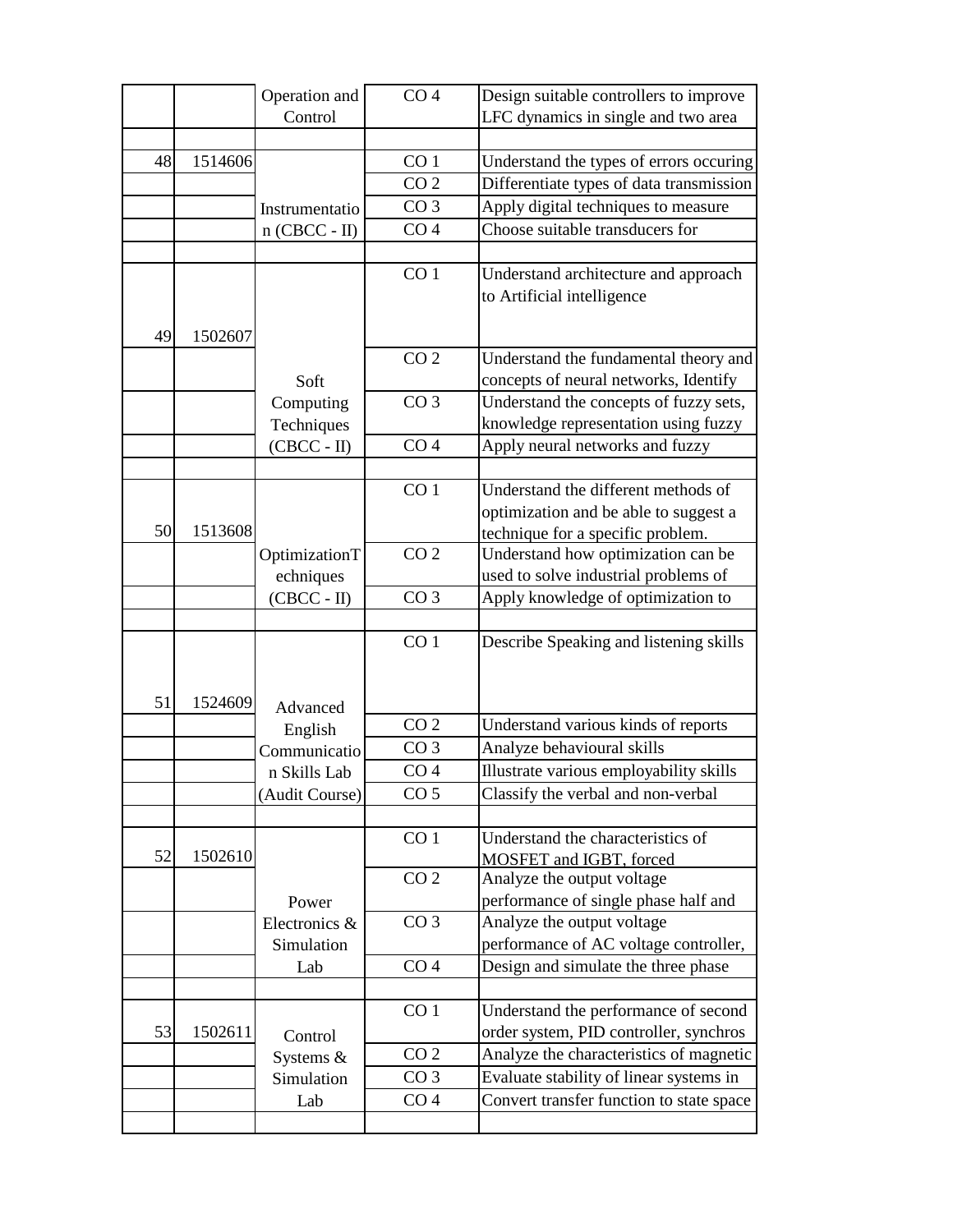|      | <b>B.Tech VII-Sem</b> |                           |                 |                                             |  |  |
|------|-----------------------|---------------------------|-----------------|---------------------------------------------|--|--|
|      | <b>COURSE</b>         | <b>COURSE</b>             |                 |                                             |  |  |
| S.No | <b>CODE</b>           | <b>TILTE</b>              |                 | <b>COURSE OUTCOMES</b>                      |  |  |
| 54   | 1525701               |                           | CO <sub>1</sub> | Understand the principles and               |  |  |
|      |                       |                           | CO <sub>2</sub> | Understand the various concepts,            |  |  |
|      |                       |                           |                 | approaches and theories of                  |  |  |
|      |                       |                           | CO <sub>3</sub> | Compare and contrast organization           |  |  |
|      |                       | Management                |                 | structure designs and charts diligently     |  |  |
|      |                       | Science                   | CO <sub>4</sub> | Understand the role, functions of the       |  |  |
|      |                       |                           | CO <sub>5</sub> | Identify the elements of Operations         |  |  |
|      |                       |                           |                 | management and develop PERT/CPM             |  |  |
|      |                       |                           | CO <sub>6</sub> | Analyze the concept of strategic            |  |  |
|      |                       |                           |                 | planning and implementation and apply       |  |  |
|      |                       |                           |                 |                                             |  |  |
|      |                       |                           | CO <sub>1</sub> | Understand the concept of state State       |  |  |
| 55   | 1502702               |                           |                 | techniques common physical                  |  |  |
|      |                       |                           | CO <sub>2</sub> | Analyse the stability of linear and         |  |  |
|      |                       | Advanced                  |                 | nonlinear Systems describing functions      |  |  |
|      |                       | Control                   | CO <sub>3</sub> | Construct the state model of linear time    |  |  |
|      |                       | <b>Systems</b>            |                 | invariant systems Phase trajectories        |  |  |
|      |                       |                           | CO <sub>4</sub> | Determine Eigenvalues state transition      |  |  |
|      |                       |                           |                 | matrix examine the controllability and      |  |  |
|      |                       |                           | CO <sub>5</sub> | Design compensators controllers state       |  |  |
|      |                       |                           |                 |                                             |  |  |
|      |                       |                           | CO <sub>1</sub> | Understand various converter and            |  |  |
| 56   | 1502703               |                           |                 | Inverter circuits                           |  |  |
|      |                       | <b>High Voltage</b><br>Dc | CO <sub>2</sub> | Analyze the applications of high            |  |  |
|      |                       |                           |                 | voltage transmission system along with      |  |  |
|      |                       | Transmission              | CO <sub>3</sub> | Apply various protection system for         |  |  |
|      |                       |                           | CO <sub>4</sub> | Understand the use of filters for DC        |  |  |
|      |                       |                           |                 |                                             |  |  |
| 57   | 1502704               |                           | CO <sub>1</sub> | Identify the Main Components And            |  |  |
|      |                       |                           | CO <sub>2</sub> | <b>Understand Fault Clearing Phenomena</b>  |  |  |
|      |                       | <b>Switch Gear</b>        |                 | And Feasibility Protection Systems          |  |  |
|      |                       |                           | CO <sub>3</sub> | <b>Understand Construction And Working</b>  |  |  |
|      |                       | and Protection            |                 | Of Various Types Of Circuit Breakers        |  |  |
|      |                       |                           | CO <sub>4</sub> | Applying Conventional And Numerical         |  |  |
|      |                       |                           |                 | Relays The Protection Of Rotating           |  |  |
|      |                       |                           |                 |                                             |  |  |
|      |                       |                           | CO <sub>1</sub> | Understand The Concept Of Load Load         |  |  |
| 58   | 1502705               |                           |                 | Characteristics, Scada, Distribution        |  |  |
|      |                       | Electrical                | CO <sub>2</sub> | Classify Various Loads In Distribution      |  |  |
|      |                       | Distribution              | CO <sub>3</sub> | Estimate Voltage And Current In             |  |  |
|      |                       | <b>Systems</b>            | CO <sub>4</sub> | <b>Analyse Distribution Feeder</b>          |  |  |
|      |                       |                           | CO <sub>5</sub> | Analyse Voltage Drop And Power Loss         |  |  |
|      |                       |                           |                 | <b>Calculations For Radial Networks And</b> |  |  |
|      |                       |                           |                 |                                             |  |  |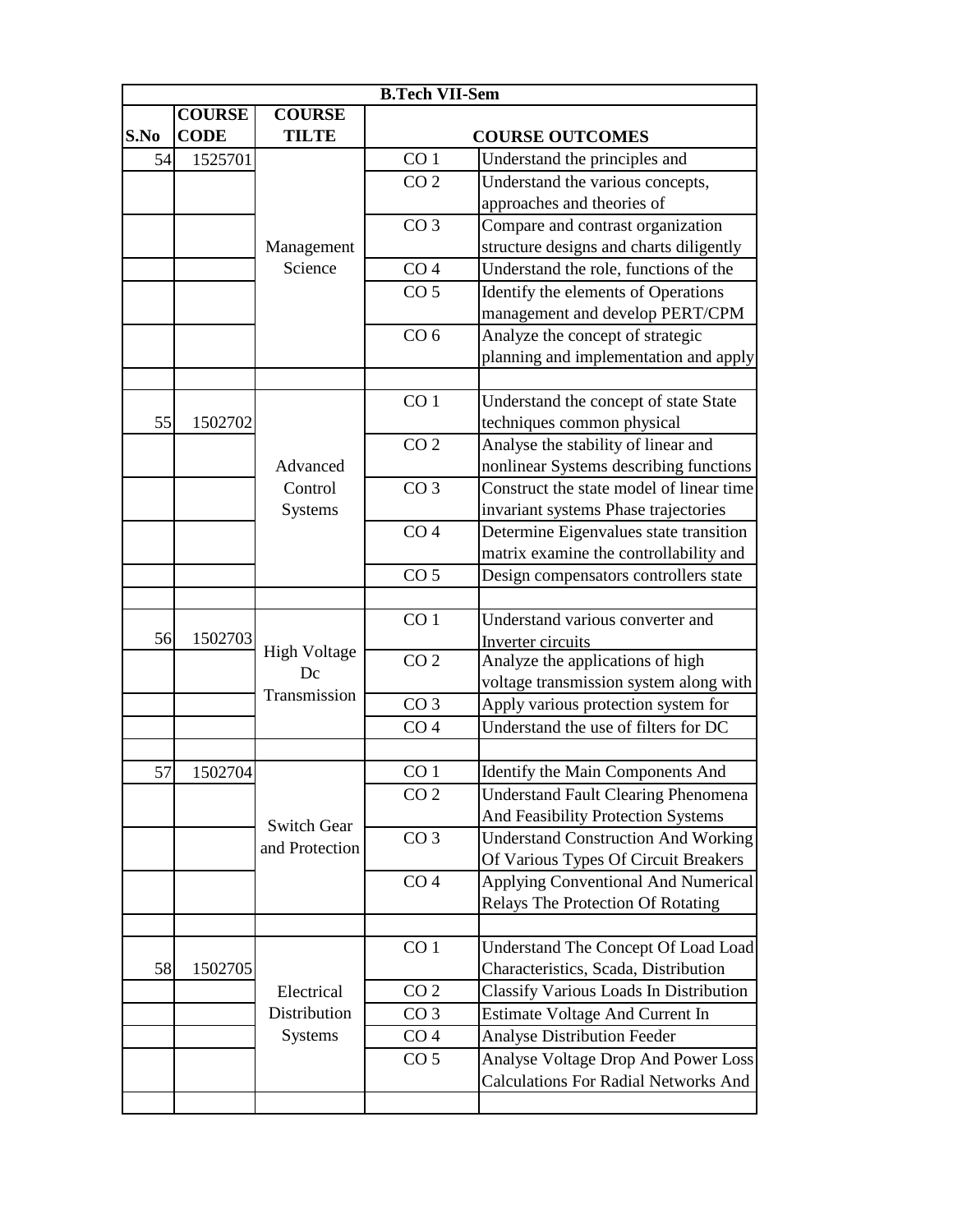|      |               |                       | CO <sub>1</sub>        | Understand the behaviour of various              |
|------|---------------|-----------------------|------------------------|--------------------------------------------------|
| 59   | 1502706       |                       |                        | insulation materials, generation of high         |
|      |               | <b>High Voltage</b>   | CO <sub>2</sub>        | Analyze the behaviour of insulation              |
|      |               | Engineering           |                        | systems, circuits for generation and             |
|      |               | $(CBCC - III)$        | CO <sub>3</sub>        | Determine the breakdown strength of              |
|      |               |                       | CO <sub>4</sub>        | Analyze dynamic response of high                 |
|      |               |                       | CO <sub>5</sub>        | Apply suitable testing methods using             |
|      |               |                       |                        |                                                  |
|      |               |                       | CO <sub>1</sub>        | The different power quality problems             |
| 60   | 1502707       |                       |                        | in the power system.                             |
|      |               | <b>POWER</b>          | CO <sub>2</sub>        | Understand the effect of harmonics in            |
|      |               | <b>QUALITY</b>        |                        | the system and the equipment which               |
|      |               | $(CBCC - III)$        | CO <sub>3</sub>        | Examine the voltage variations and               |
|      |               |                       |                        | over voltage transients and                      |
|      |               |                       | CO <sub>4</sub>        | Analyze the concepts on measuring and            |
|      |               |                       |                        |                                                  |
|      |               |                       | CO <sub>1</sub>        | Analyze the operation of different               |
| 61   | 1502708       | <b>Switch Mode</b>    |                        | isolated and non-isolated DC-DC                  |
|      |               | Power                 | CO <sub>2</sub>        | converters<br>Analyze the operation of different |
|      |               | Converter             |                        | resonant converters such as series,              |
|      |               | $(CBCC - III)$        | CO <sub>3</sub>        | Analyze the state space model and                |
|      |               |                       | CO <sub>4</sub>        | Design P, PI, PID controller parameters          |
|      |               |                       |                        | for isolated and non-isolated DC-DC              |
|      |               |                       |                        |                                                  |
|      |               |                       | CO <sub>1</sub>        | Develop algorithm and assembly                   |
|      |               | Micro                 |                        | language programs to solve problems.             |
| 62   | 1514709       | Processors &          |                        |                                                  |
|      |               | Micro                 | CO <sub>2</sub>        | Analyze abstract problems and apply a            |
|      |               | Controllers           |                        | combination of hardware and software             |
|      |               | Lab                   | CO <sub>3</sub>        | Choose an appropriate algorithm,                 |
|      |               |                       | CO <sub>4</sub>        | Design the microprocessor based                  |
|      |               |                       |                        |                                                  |
|      |               |                       | CO <sub>1</sub>        | Evaluate sequence Impedances of 3                |
| 63   | 1502710       | Power                 |                        | Phase Alternator and Transformers.               |
|      |               | Systems &             | CO <sub>2</sub>        | Compare the fault Currents for                   |
|      |               | Simulation            |                        | Different Faults on un-loaded                    |
|      |               | Lab                   | CO <sub>3</sub>        | Analyse the Characteristics of Relays.           |
|      |               |                       | CO <sub>4</sub>        | Solve The Power Flow Problems Using              |
|      |               |                       | <b>B.Tech VIII-Sem</b> |                                                  |
|      | <b>COURSE</b> | <b>COURSE</b>         |                        |                                                  |
| S.No | <b>CODE</b>   | <b>TILTE</b>          |                        | <b>COURSE OUTCOMES</b>                           |
| 64   | 1502801       |                       | CO <sub>1</sub>        | Understand different types of electric           |
|      |               |                       | CO <sub>2</sub>        | Understand the basic principle of                |
|      |               |                       |                        | electric traction including speed-time           |
|      |               | Utilization of        | CO <sub>3</sub>        | Understand the method of calculation             |
|      |               | <b>Electric Power</b> |                        | of various traction systems for braking,         |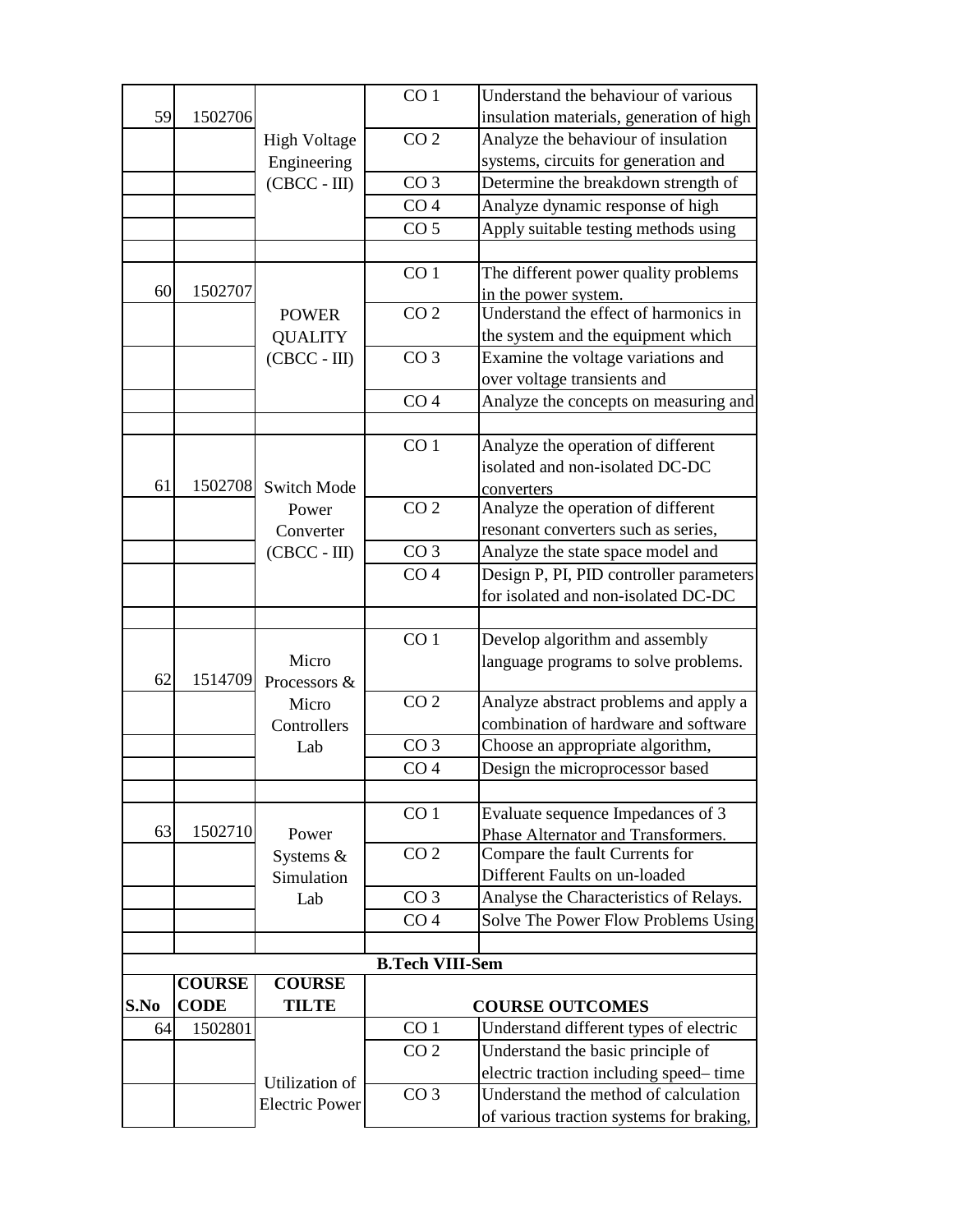|    |         |                          | CO <sub>4</sub> | Choose appropriate drive for the        |
|----|---------|--------------------------|-----------------|-----------------------------------------|
|    |         |                          |                 | industrial purpose, proper illumination |
| 65 | 1502802 |                          | CO <sub>1</sub> | Understand the operating principles of  |
|    |         |                          | CO <sub>2</sub> | Choose proper controllers for specific  |
|    |         | Flexible AC              | CO <sub>3</sub> |                                         |
|    |         | Transmission             | CO <sub>4</sub> | Understand the importance of            |
|    |         | <b>Systems</b>           |                 | Analyse the role of SVC & STATCOM       |
|    |         |                          | CO <sub>5</sub> | Analyse the use of control schemes of   |
|    |         |                          |                 | TCSC, TSSC, GSC in improving the        |
| 66 | 1502803 |                          | CO <sub>1</sub> | Understand various design               |
|    |         |                          | CO <sub>2</sub> | Estimate the design specifications of   |
|    |         | Electrical               |                 | DC machines, Transformers, Induction    |
|    |         | Machine                  | CO <sub>3</sub> | Analyze the choice between various      |
|    |         | Design                   |                 | parameters like type of windings,       |
|    |         |                          | CO <sub>4</sub> | Analyze the heating and cooling of      |
|    |         |                          |                 |                                         |
|    |         | Special                  | CO <sub>1</sub> | Gain knowledge on special types of      |
|    |         | Electrical               |                 | machines and their applications         |
|    |         | Machines                 |                 |                                         |
| 67 | 1502804 | $(CBCC - IV)$            |                 |                                         |
|    |         |                          | CO <sub>2</sub> | Understand the construction and         |
|    |         |                          | CO <sub>3</sub> | Analyze drive circuits used for stepper |
|    |         |                          | CO <sub>4</sub> | Analyze control circuits for special    |
|    |         |                          |                 |                                         |
|    |         |                          | CO <sub>1</sub> | Understand energy auditing practices,   |
|    |         |                          |                 | energy conservation schemes, energy     |
|    |         |                          |                 | economics and management                |
|    |         | Energy                   |                 |                                         |
|    |         | Auditing $&$             |                 |                                         |
| 68 | 1502805 | <b>Demand Side</b>       |                 |                                         |
|    |         | Management               | CO <sub>2</sub> | Analyze energy conservation measures,   |
|    |         | $(CBCC - IV)$            |                 | energy auditing practices, energy       |
|    |         |                          | CO <sub>3</sub> | Design an appropriate energy            |
|    |         |                          |                 | conservation scheme for commercial      |
|    |         |                          | CO <sub>4</sub> | Choose appropriate technique for        |
|    |         |                          | CO <sub>1</sub> | Understand the basic reliability        |
|    |         |                          |                 | concepts, density and distribution      |
|    |         | Reliability              |                 | functions and network modeling.         |
| 69 |         | 1502806 Engineering $\&$ |                 |                                         |
|    |         | Applications             | CO <sub>2</sub> | Apply different reliability functions   |
|    |         | to Power                 |                 | and time dependent reliability          |
|    |         | Systems                  | CO <sub>3</sub> | Understand the concept of Markov        |
|    |         |                          |                 | modeling and component repairable       |
|    |         |                          | CO <sub>4</sub> | Apply various reliability fundamental   |
|    |         |                          |                 |                                         |